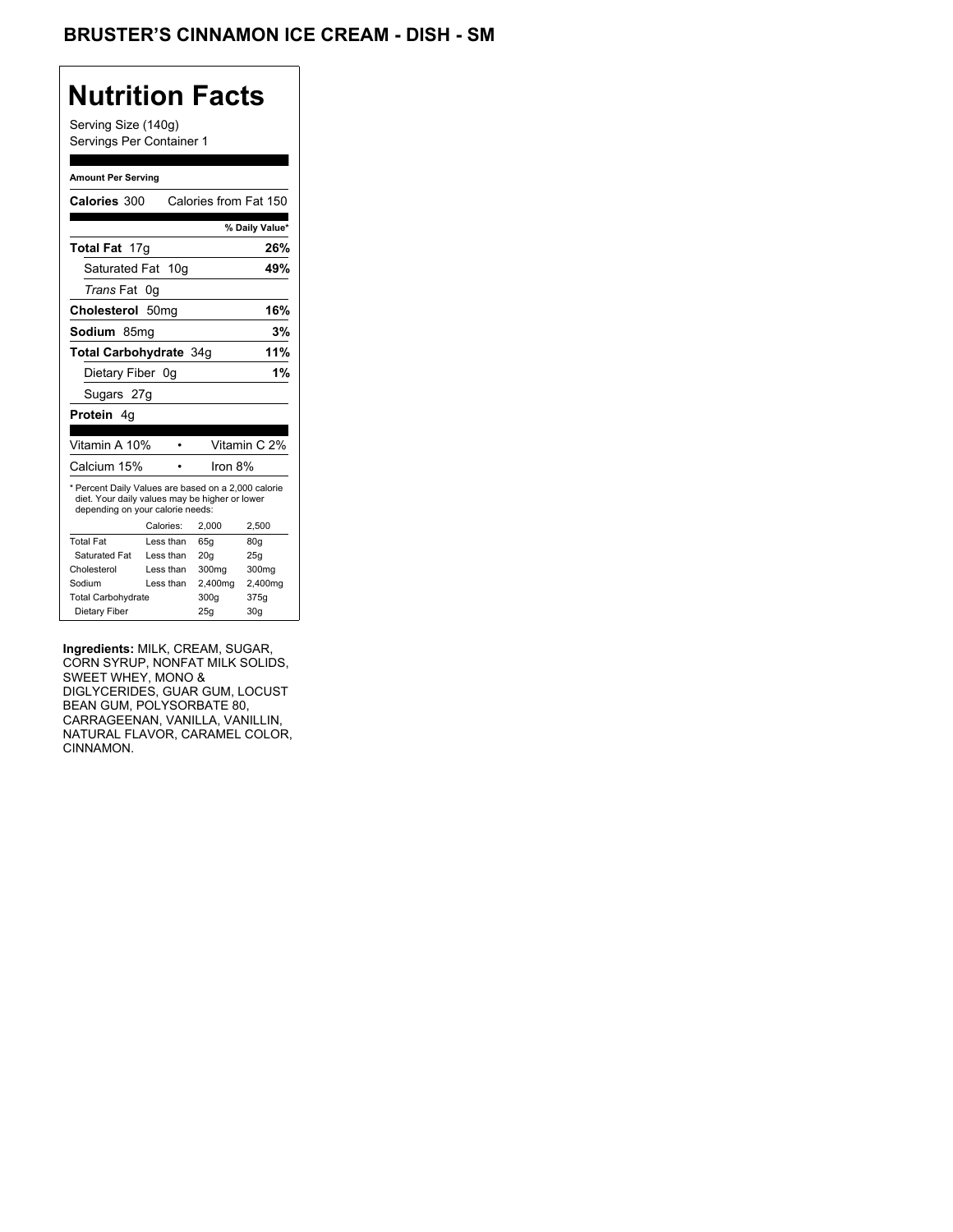### BRUSTER'S CINNAMON ICE CREAM - DISH - REG

## Nutrition Facts

Serving Size (210g) Servings Per Container 1

#### Amount Per Serving

| Calories 450                                                                                                                              |           | Calories from Fat 230 |                 |
|-------------------------------------------------------------------------------------------------------------------------------------------|-----------|-----------------------|-----------------|
|                                                                                                                                           |           |                       | % Daily Value*  |
| Total Fat 25g                                                                                                                             |           |                       | 39%             |
| Saturated Fat 15g                                                                                                                         |           |                       | 73%             |
| Trans Fat                                                                                                                                 | 0g        |                       |                 |
| Cholesterol 75mg                                                                                                                          |           |                       | 24%             |
| Sodium 125mg                                                                                                                              |           |                       | 5%              |
| Total Carbohydrate 51g                                                                                                                    |           |                       | 17%             |
| Dietary Fiber 0q                                                                                                                          |           |                       | 1%              |
| Sugars 40g                                                                                                                                |           |                       |                 |
| Protein<br>6g                                                                                                                             |           |                       |                 |
| Vitamin A 15%                                                                                                                             |           |                       | Vitamin C 4%    |
|                                                                                                                                           |           |                       |                 |
| Calcium 20%                                                                                                                               |           | Iron 15%              |                 |
| * Percent Daily Values are based on a 2,000 calorie<br>diet. Your daily values may be higher or lower<br>depending on your calorie needs: |           |                       |                 |
|                                                                                                                                           | Calories: | 2.000                 | 2,500           |
| <b>Total Fat</b>                                                                                                                          | Less than | 65q                   | 80q             |
| Saturated Fat                                                                                                                             | Less than | 20q                   | 25q             |
| Cholesterol                                                                                                                               | Less than | 300mg                 | 300mg           |
| Sodium                                                                                                                                    | Less than | 2,400mg               | 2,400mg         |
| <b>Total Carbohydrate</b>                                                                                                                 |           | 300a                  | 375g            |
| Dietary Fiber                                                                                                                             |           | 25q                   | 30 <sub>g</sub> |

Ingredients: MILK, CREAM, SUGAR, CORN SYRUP, NONFAT MILK SOLIDS, SWEET WHEY, MONO & DIGLYCERIDES, GUAR GUM, LOCUST BEAN GUM, POLYSORBATE 80, CARRAGEENAN, VANILLA, VANILLIN, NATURAL FLAVOR, CARAMEL COLOR, CINNAMON.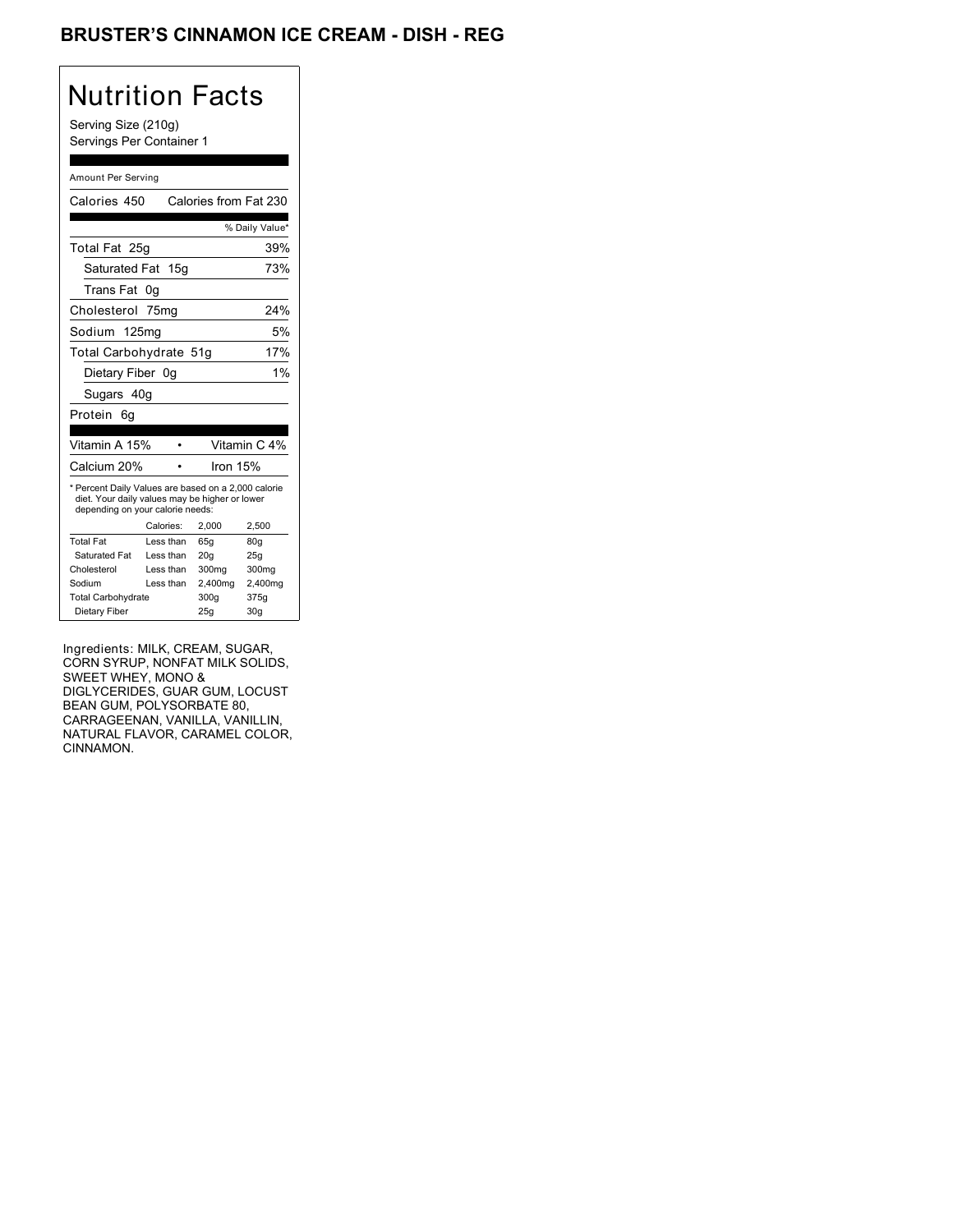## Nutrition Facts

Serving Size (280g) Servings Per Container 1

#### Amount Per Serving

| Calories 610                                                                                                                              |                   | Calories from Fat 300 |                 |
|-------------------------------------------------------------------------------------------------------------------------------------------|-------------------|-----------------------|-----------------|
|                                                                                                                                           |                   |                       | % Daily Value*  |
| Total Fat 34g                                                                                                                             |                   |                       | 52%             |
| Saturated Fat 20g                                                                                                                         |                   |                       | 98%             |
| <b>Trans Fat</b>                                                                                                                          | 0g                |                       |                 |
| Cholesterol 100mg                                                                                                                         |                   |                       | 33%             |
| Sodium                                                                                                                                    | 170 <sub>mq</sub> |                       | 7%              |
| Total Carbohydrate 67g                                                                                                                    |                   |                       | 22%             |
| Dietary Fiber 0g                                                                                                                          |                   |                       | 1%              |
| Sugars 53g                                                                                                                                |                   |                       |                 |
| Protein<br>8g                                                                                                                             |                   |                       |                 |
|                                                                                                                                           |                   |                       |                 |
| Vitamin A 20%                                                                                                                             |                   |                       | Vitamin C 6%    |
| Calcium 30%                                                                                                                               |                   | Iron 15%              |                 |
| * Percent Daily Values are based on a 2,000 calorie<br>diet. Your daily values may be higher or lower<br>depending on your calorie needs: |                   |                       |                 |
|                                                                                                                                           | Calories:         | 2,000                 | 2,500           |
| <b>Total Fat</b>                                                                                                                          | Less than         | 65q                   | 80q             |
| Saturated Fat                                                                                                                             | Less than         | 20q                   | 25g             |
| Cholesterol                                                                                                                               | Less than         | 300mg                 | 300mg           |
| Sodium                                                                                                                                    | Less than         | 2,400mg               | 2,400mg         |
| <b>Total Carbohydrate</b>                                                                                                                 |                   | 300a                  | 375g            |
| Dietary Fiber                                                                                                                             |                   | 25q                   | 30 <sub>g</sub> |

Ingredients: MILK, CREAM, SUGAR, CORN SYRUP, NONFAT MILK SOLIDS, SWEET WHEY, MONO & DIGLYCERIDES, GUAR GUM, LOCUST BEAN GUM, POLYSORBATE 80, CARRAGEENAN, VANILLA, VANILLIN, NATURAL FLAVOR, CARAMEL COLOR, CINNAMON.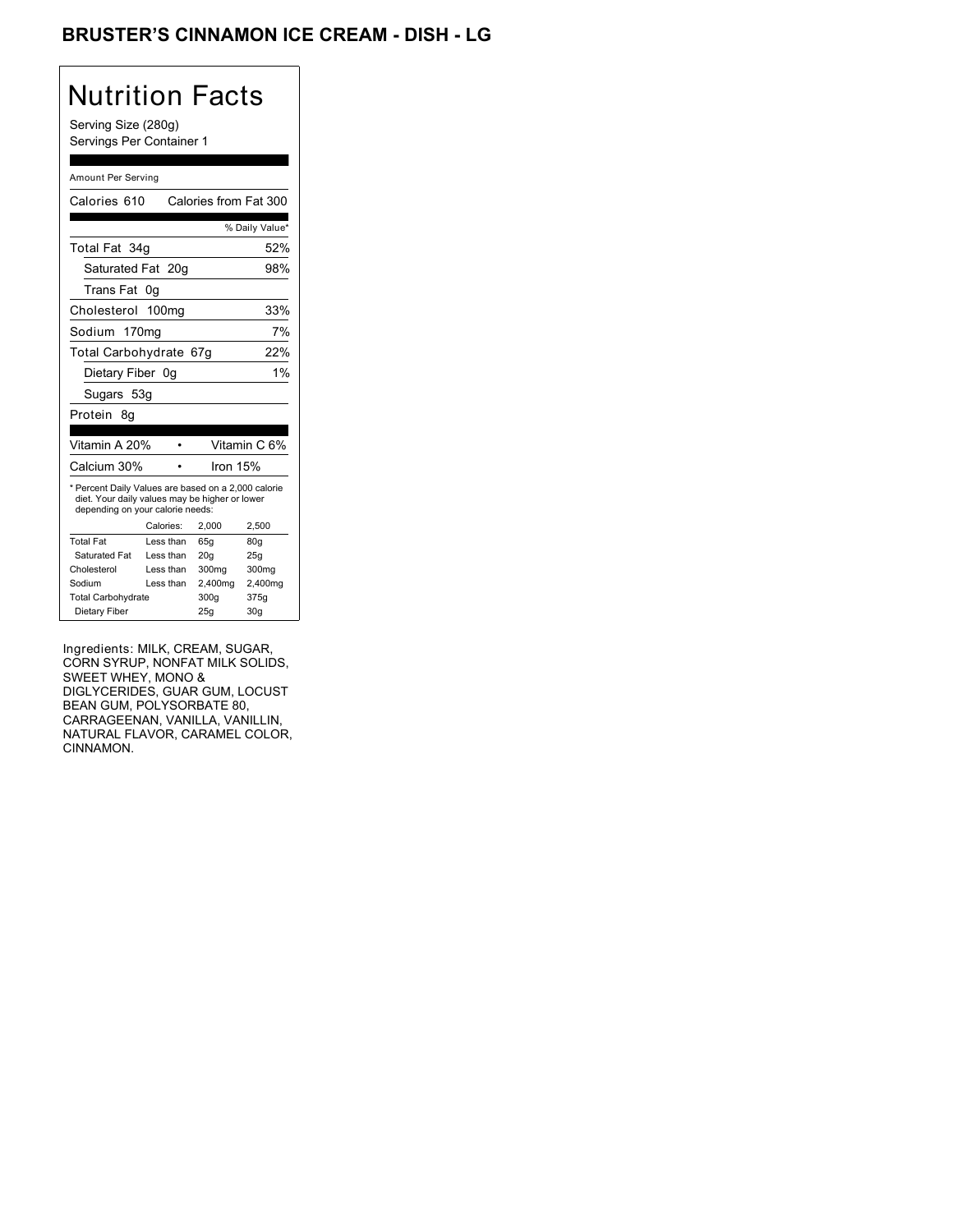### BRUSTER'S CINNAMON ICE CREAM - SUGAR CONE - SM

# Nutrition Facts

Serving Size (153g) Servings Per Container 1

#### Amount Per Serving

| Calories 360           | Calories from Fat 150                               |
|------------------------|-----------------------------------------------------|
|                        | % Daily Value*                                      |
| Total Fat 17g          | 26%                                                 |
| Saturated Fat 10g      | 49%                                                 |
| Trans Fat 0q           |                                                     |
| Cholesterol 50mg       | 16%                                                 |
| Sodium 105mg           | $4\%$                                               |
| Total Carbohydrate 46g | 15%                                                 |
| Dietary Fiber 0g       | 1%                                                  |
| Sugars 30g             |                                                     |
| Protein 5q             |                                                     |
|                        |                                                     |
| Vitamin A 10%          | Vitamin C 2%                                        |
| Calcium 15%            | Iron $10%$                                          |
| diet.                  | * Percent Daily Values are based on a 2,000 calorie |

Ingredients: MILK, CREAM, SUGAR, CORN SYRUP, NONFAT MILK SOLIDS, SWEET WHEY, MONO & DIGLYCERIDES, GUAR GUM, LOCUST BEAN GUM, POLYSORBATE 80, CARRAGEENAN, VANILLA, VANILLIN, NATURAL FLAVOR, CARAMEL COLOR, CINNAMON. SUGAR CONE: ENRICHED WHEAT FLOUR (ENRICHED WITH NIACIN, REDUCED IRON, THIAMIN MONONITRATE, RIBOFLAVIN, FOLIC ACID), TAPIOCA FLOUR, SUGAR, VEGETABLE SHORTENING (SOYBEAN AND/OR CANOLA OIL, MODIFIED PALM OIL, SOY LECITHIN, AND/OR PARTIALLY HYDROGENATED SOYBEAN OIL), OAT FIBER AND/OR VEGETABLE FIBER, SALT, CARAMEL COLOR, ARTIFICIAL FLAVOR, SOY LECITHIN.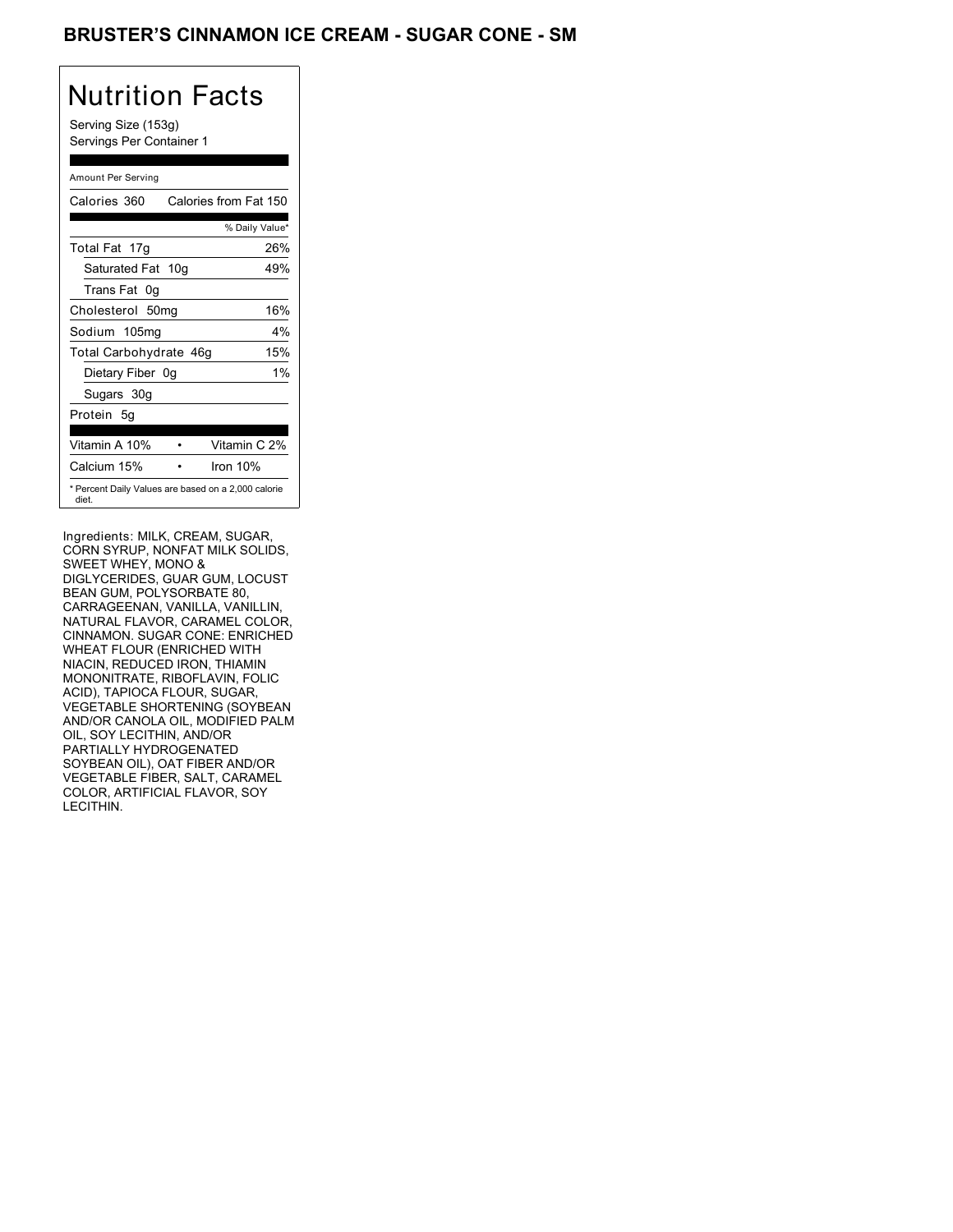### BRUSTER'S CINNAMON ICE CREAM - SUGAR CONE - REG

## Nutrition Facts

Serving Size (223g) Servings Per Container 1

### Amount Per Serving

| Calories 510           | Calories from Fat 230                               |
|------------------------|-----------------------------------------------------|
|                        | % Daily Value*                                      |
| Total Fat 25g          | 39%                                                 |
| Saturated Fat 15g      | 73%                                                 |
| Trans Fat 0q           |                                                     |
| Cholesterol 75mg       | 24%                                                 |
| Sodium 150mg           | 6%                                                  |
| Total Carbohydrate 63g | 21%                                                 |
| Dietary Fiber 0g       | 1%                                                  |
| Sugars 43g             |                                                     |
| Protein 7g             |                                                     |
|                        |                                                     |
| Vitamin A 15%          | Vitamin C 4%                                        |
| Calcium 25%            | Iron 15%                                            |
| diet.                  | * Percent Daily Values are based on a 2,000 calorie |

Ingredients: MILK, CREAM, SUGAR, CORN SYRUP, NONFAT MILK SOLIDS, SWEET WHEY, MONO & DIGLYCERIDES, GUAR GUM, LOCUST BEAN GUM, POLYSORBATE 80, CARRAGEENAN, VANILLA, VANILLIN, NATURAL FLAVOR, CARAMEL COLOR, CINNAMON. SUGAR CONE: ENRICHED WHEAT FLOUR (ENRICHED WITH NIACIN, REDUCED IRON, THIAMIN MONONITRATE, RIBOFLAVIN, FOLIC ACID), TAPIOCA FLOUR, SUGAR, VEGETABLE SHORTENING (SOYBEAN AND/OR CANOLA OIL, MODIFIED PALM OIL, SOY LECITHIN, AND/OR PARTIALLY HYDROGENATED SOYBEAN OIL), OAT FIBER AND/OR VEGETABLE FIBER, SALT, CARAMEL COLOR, ARTIFICIAL FLAVOR, SOY LECITHIN.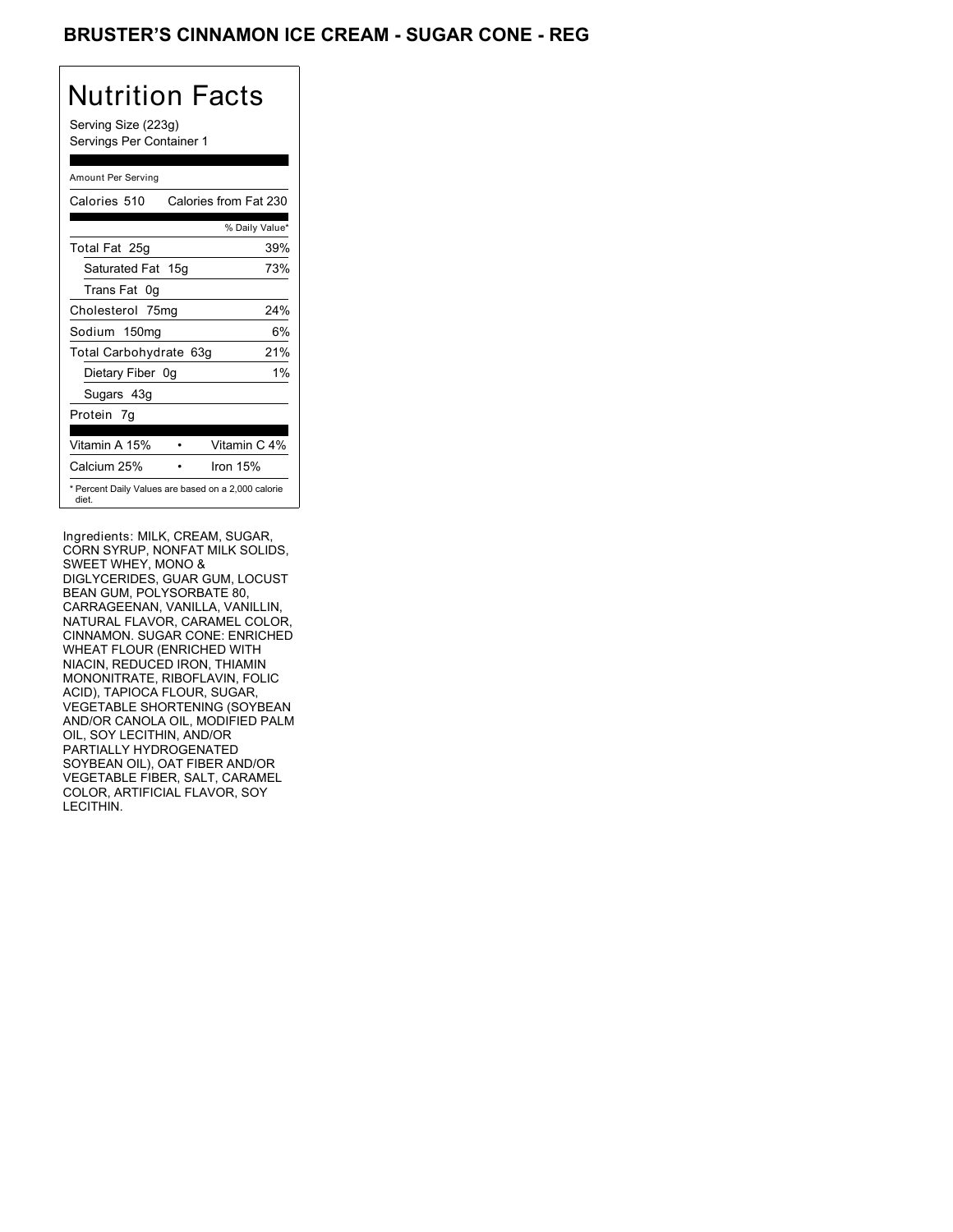### BRUSTER'S CINNAMON ICE CREAM - SUGAR CONE - LG

# Nutrition Facts

Serving Size (293g) Servings Per Container 1

#### Amount Per Serving

| Calories 660           | Calories from Fat 300                               |
|------------------------|-----------------------------------------------------|
|                        | % Daily Value*                                      |
| Total Fat 34g          | 52%                                                 |
| Saturated Fat 20g      | 98%                                                 |
| Trans Fat 0q           |                                                     |
| Cholesterol 100mg      | 33%                                                 |
| Sodium 190mg           | 8%                                                  |
| Total Carbohydrate 79g | 26%                                                 |
| Dietary Fiber 0g       | 1%                                                  |
| Sugars 56g             |                                                     |
| Protein 9q             |                                                     |
|                        |                                                     |
| Vitamin A 20%          | Vitamin C 6%                                        |
| Calcium 30%            | Iron $20%$                                          |
| diet.                  | * Percent Daily Values are based on a 2,000 calorie |

Ingredients: MILK, CREAM, SUGAR, CORN SYRUP, NONFAT MILK SOLIDS, SWEET WHEY, MONO & DIGLYCERIDES, GUAR GUM, LOCUST BEAN GUM, POLYSORBATE 80, CARRAGEENAN, VANILLA, VANILLIN, NATURAL FLAVOR, CARAMEL COLOR, CINNAMON. SUGAR CONE: ENRICHED WHEAT FLOUR (ENRICHED WITH NIACIN, REDUCED IRON, THIAMIN MONONITRATE, RIBOFLAVIN, FOLIC ACID), TAPIOCA FLOUR, SUGAR, VEGETABLE SHORTENING (SOYBEAN AND/OR CANOLA OIL, MODIFIED PALM OIL, SOY LECITHIN, AND/OR PARTIALLY HYDROGENATED SOYBEAN OIL), OAT FIBER AND/OR VEGETABLE FIBER, SALT, CARAMEL COLOR, ARTIFICIAL FLAVOR, SOY LECITHIN.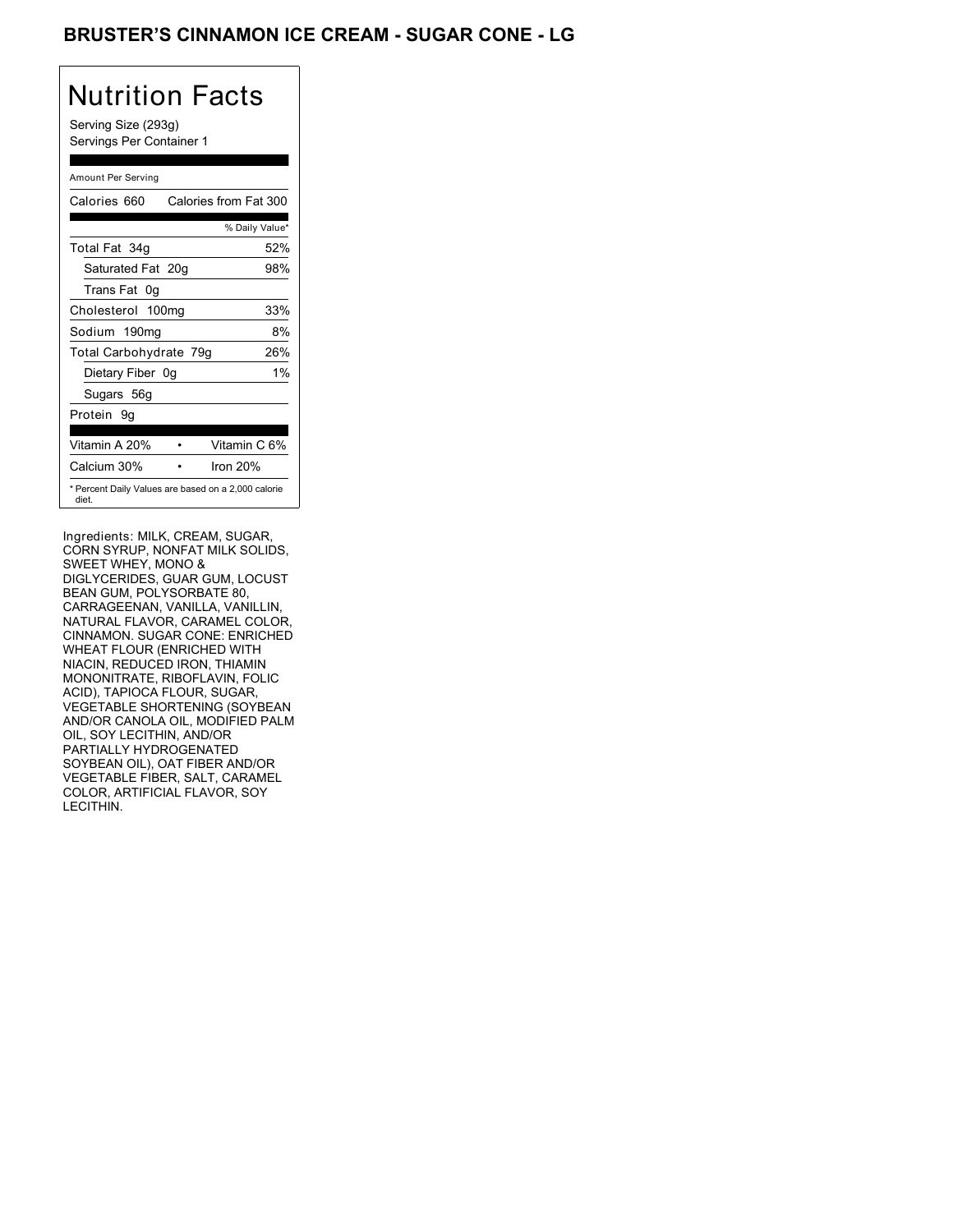### BRUSTER'S CINNAMON ICE CREAM - CAKE CONE - SM

## Nutrition Facts

Serving Size (146g) Servings Per Container 1

### Amount Per Serving

| Calories 330           | Calories from Fat 150                               |
|------------------------|-----------------------------------------------------|
|                        | % Daily Value*                                      |
| Total Fat 17g          | 26%                                                 |
| Saturated Fat 10g      | 49%                                                 |
| Trans Fat 0q           |                                                     |
| Cholesterol 50mg       | 16%                                                 |
| Sodium 95mg            | $4\%$                                               |
| Total Carbohydrate 39g | 13%                                                 |
| Dietary Fiber 0g       | 1%                                                  |
| Sugars 27g             |                                                     |
| Protein 5q             |                                                     |
|                        |                                                     |
| Vitamin A 10%          | Vitamin C 2%                                        |
| Calcium 15%            | Iron $10%$                                          |
| diet.                  | * Percent Daily Values are based on a 2,000 calorie |

Ingredients: MILK, CREAM, SUGAR, CORN SYRUP, NONFAT MILK SOLIDS, SWEET WHEY, MONO & DIGLYCERIDES, GUAR GUM, LOCUST BEAN GUM, POLYSORBATE 80, CARRAGEENAN, VANILLA, VANILLIN, NATURAL FLAVOR, CARAMEL COLOR, CINNAMON. CAKE CONE: ENRICHED WHEAT FLOUR (ENRICHED WITH NIACIN, REDUCED IRON, THIAMIN MONONITRATE, RIBOFLAVIN, FOLIC ACID), TAPIOCA FLOUR, SUGAR, VEGETABLE OIL SHORTENING (SOYBEAN AND/OR CANOLA OIL, MODIFIED PALM OIL, SOY LECITHIN, AND/OR PARTIALLY HYDROGENATED SOYBEAN OIL), LEAVENING (SODIUM BICARBONATE, AMMONIUM BICARBONATE), SALT, NATURAL FLAVOR, ANNATTO (VEGETABLE COLOR).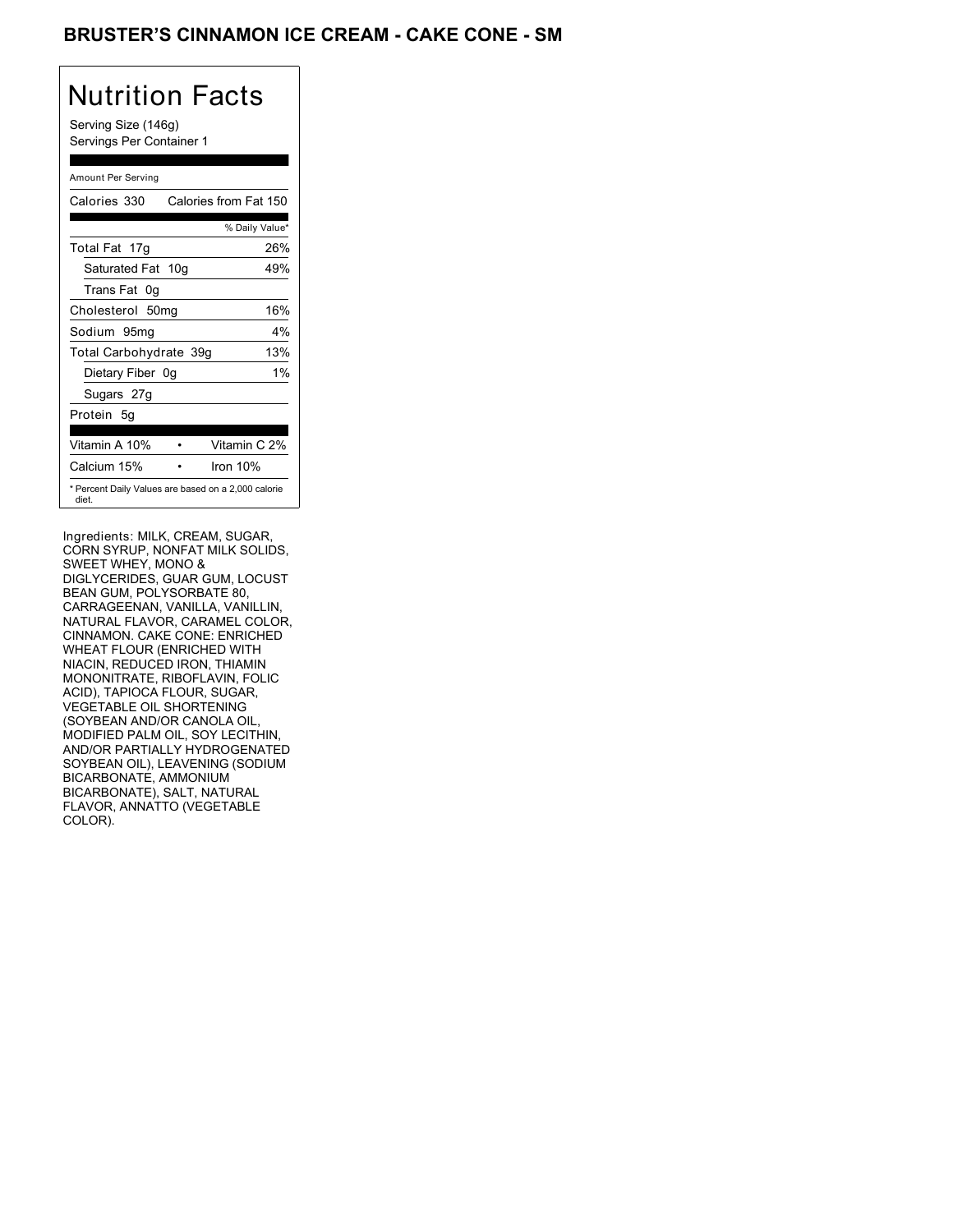### BRUSTER'S CINNAMON ICE CREAM - CAKE CONE - REG

## Nutrition Facts

Serving Size (216g) Servings Per Container 1

### Amount Per Serving

| Calories 480                                                 | Calories from Fat 230 |                |
|--------------------------------------------------------------|-----------------------|----------------|
|                                                              |                       | % Daily Value* |
| Total Fat 25g                                                |                       | 39%            |
| Saturated Fat 15g                                            |                       | 73%            |
| Trans Fat 0g                                                 |                       |                |
| Cholesterol 75mg                                             |                       | 24%            |
| Sodium 135mg                                                 |                       | 6%             |
| Total Carbohydrate 56g                                       |                       | 19%            |
| Dietary Fiber 0g                                             |                       | $1\%$          |
| Sugars 40g                                                   |                       |                |
| Protein 7q                                                   |                       |                |
| Vitamin A 15%                                                | Vitamin C 4%          |                |
| Calcium 20%                                                  | Iron 15%              |                |
| * Percent Daily Values are based on a 2,000 calorie<br>diet. |                       |                |

Ingredients: MILK, CREAM, SUGAR, CORN SYRUP, NONFAT MILK SOLIDS, SWEET WHEY, MONO & DIGLYCERIDES, GUAR GUM, LOCUST BEAN GUM, POLYSORBATE 80, CARRAGEENAN, VANILLA, VANILLIN, NATURAL FLAVOR, CARAMEL COLOR, CINNAMON. CAKE CONE: ENRICHED WHEAT FLOUR (ENRICHED WITH NIACIN, REDUCED IRON, THIAMIN MONONITRATE, RIBOFLAVIN, FOLIC ACID), TAPIOCA FLOUR, SUGAR, VEGETABLE OIL SHORTENING (SOYBEAN AND/OR CANOLA OIL, MODIFIED PALM OIL, SOY LECITHIN, AND/OR PARTIALLY HYDROGENATED SOYBEAN OIL), LEAVENING (SODIUM BICARBONATE, AMMONIUM BICARBONATE), SALT, NATURAL FLAVOR, ANNATTO (VEGETABLE COLOR).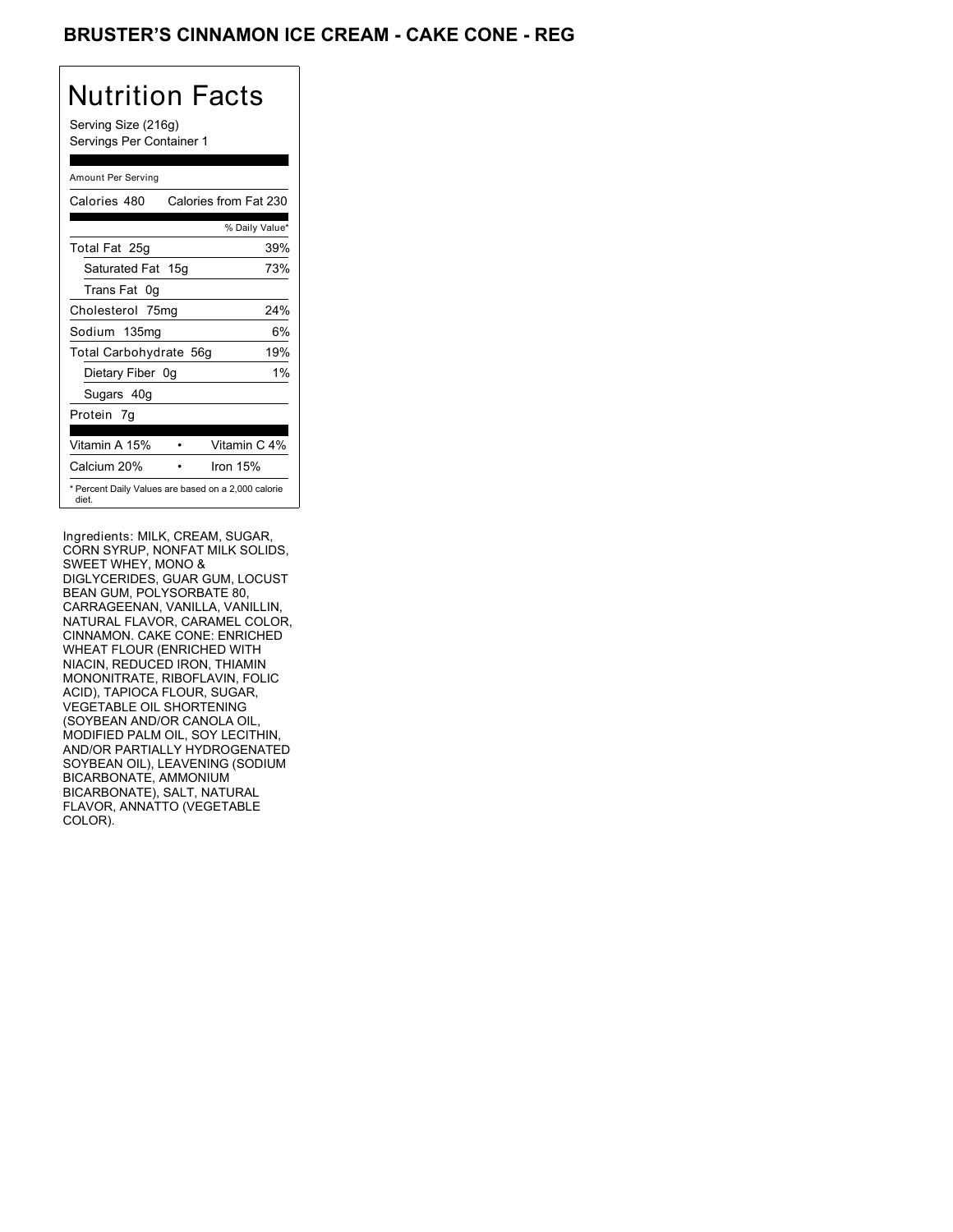### BRUSTER'S CINNAMON ICE CREAM - CAKE CONE - LG

# Nutrition Facts

Serving Size (286g) Servings Per Container 1

#### Amount Per Serving

| Calories 630           | Calories from Fat 300                               |
|------------------------|-----------------------------------------------------|
|                        | % Daily Value*                                      |
| Total Fat 34g          | 52%                                                 |
| Saturated Fat 20g      | 98%                                                 |
| Trans Fat 0q           |                                                     |
| Cholesterol 100mg      | 33%                                                 |
| Sodium 180mg           | 7%                                                  |
| Total Carbohydrate 72g | 24%                                                 |
| Dietary Fiber 0g       | 1%                                                  |
| Sugars 53g             |                                                     |
| Protein 9q             |                                                     |
|                        |                                                     |
| Vitamin A 20%          | Vitamin C 6%                                        |
| Calcium 30%            | Iron 20%                                            |
| diet.                  | * Percent Daily Values are based on a 2,000 calorie |

Ingredients: MILK, CREAM, SUGAR, CORN SYRUP, NONFAT MILK SOLIDS, SWEET WHEY, MONO & DIGLYCERIDES, GUAR GUM, LOCUST BEAN GUM, POLYSORBATE 80, CARRAGEENAN, VANILLA, VANILLIN, NATURAL FLAVOR, CARAMEL COLOR, CINNAMON. CAKE CONE: ENRICHED WHEAT FLOUR (ENRICHED WITH NIACIN, REDUCED IRON, THIAMIN MONONITRATE, RIBOFLAVIN, FOLIC ACID), TAPIOCA FLOUR, SUGAR, VEGETABLE OIL SHORTENING (SOYBEAN AND/OR CANOLA OIL, MODIFIED PALM OIL, SOY LECITHIN, AND/OR PARTIALLY HYDROGENATED SOYBEAN OIL), LEAVENING (SODIUM BICARBONATE, AMMONIUM BICARBONATE), SALT, NATURAL FLAVOR, ANNATTO (VEGETABLE COLOR).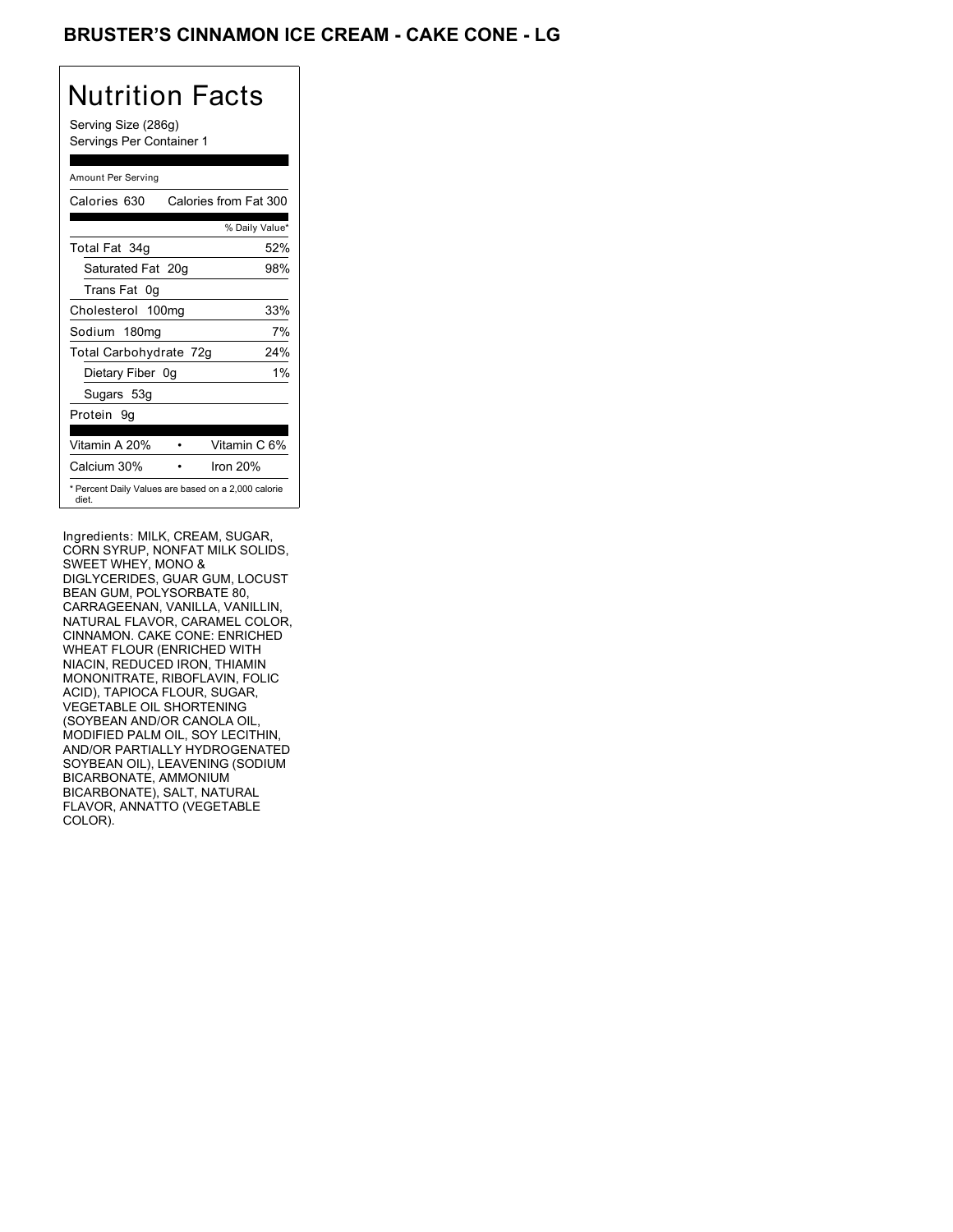### BRUSTER'S CINNAMON ICE CREAM - WAFFLE CONE - SM

## Nutrition Facts

Serving Size (170g) Servings Per Container 1

### Amount Per Serving

| Calories 430                                                 | Calories from Fat 180 |
|--------------------------------------------------------------|-----------------------|
|                                                              | % Daily Value*        |
| Total Fat 20g                                                | 31%                   |
| Saturated Fat 11g                                            | 53%                   |
| Trans Fat 0q                                                 |                       |
| Cholesterol 55mg                                             | 19%                   |
| Sodium 85mg                                                  | 3%                    |
| Total Carbohydrate 57g                                       | 19%                   |
| Dietary Fiber 0g                                             | $1\%$                 |
| Sugars 37g                                                   |                       |
| Protein 6q                                                   |                       |
| Vitamin A 10%                                                | Vitamin C 2%          |
| Calcium 15%                                                  | Iron 10%              |
| * Percent Daily Values are based on a 2,000 calorie<br>diet. |                       |

Ingredients: MILK, CREAM, SUGAR, CORN SYRUP, NONFAT MILK SOLIDS, SWEET WHEY, MONO & DIGLYCERIDES, GUAR GUM, LOCUST BEAN GUM, POLYSORBATE 80, CARRAGEENAN, VANILLA, VANILLIN, NATURAL FLAVOR, CARAMEL COLOR, CINNAMON. WAFFLE CONE: ENRICHED BLEACHED WHEAT FLOUR (ENRICHED WITH NIACIN, REDUCED IRON, THIAMIN MONONITRATE, RIBOFLAVIN, FOLIC ACID), SUGAR, VEGETABLE SHORTENING (PARTIALLY HYDROGENATED SOYBEAN AND COTTONSEED OILS), WHOLE EGG, ARTIFICIAL FLAVOR (INCLUDING MALTODEXTRIN, MODIFIED CORNSTARCH, BUTTER, BUTTERMILK), DEXTROSE, SOY LECITHIN, ARTIFICIAL VANILLA FLAVOR.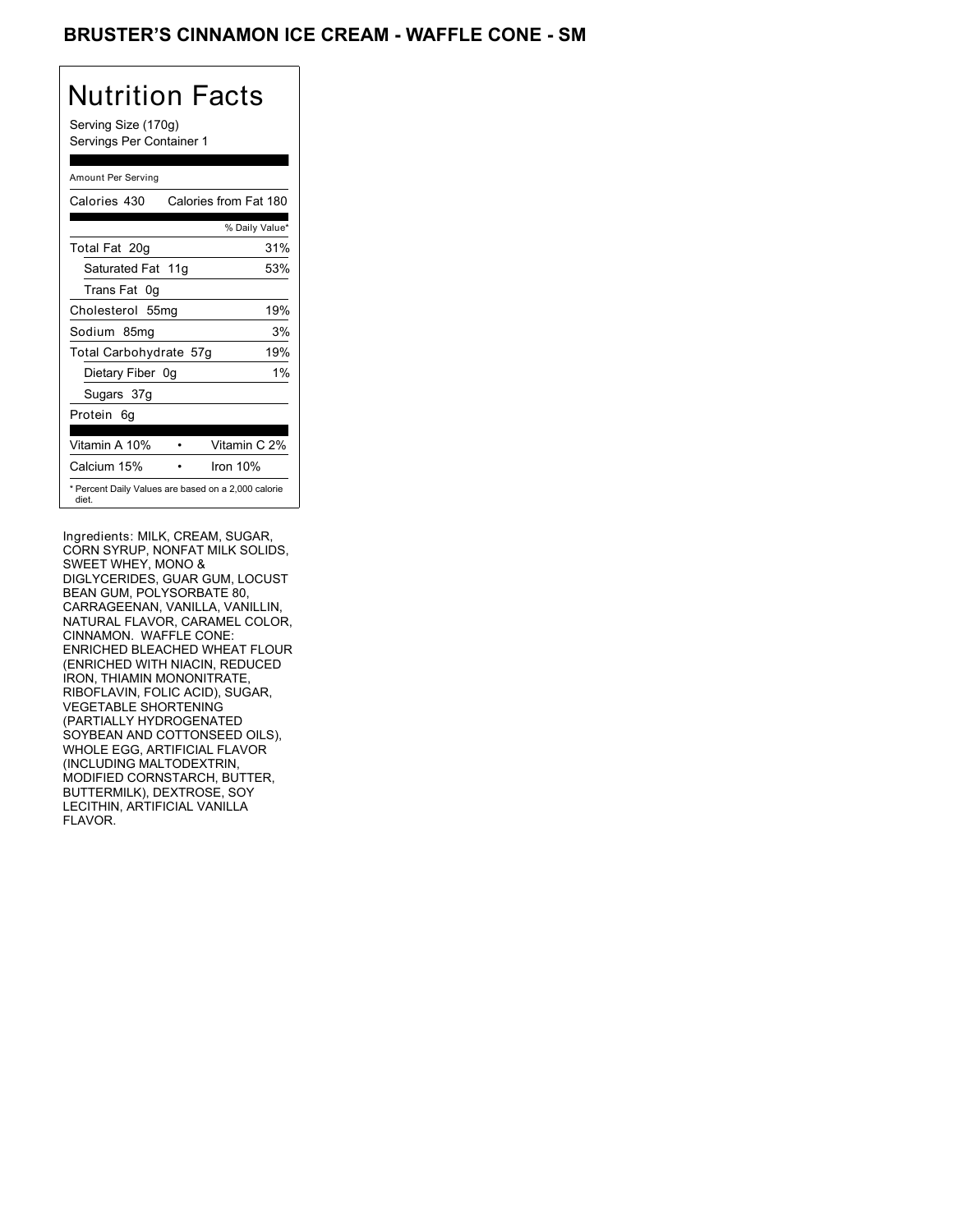### BRUSTER'S CINNAMON ICE CREAM - WAFFLE CONE - REG

## Nutrition Facts

Serving Size (240g) Servings Per Container 1

### Amount Per Serving

| Calories 580           | Calories from Fat 250                               |
|------------------------|-----------------------------------------------------|
|                        | % Daily Value*                                      |
| Total Fat 28g          | 44%                                                 |
| Saturated Fat 15g      | 77%                                                 |
| Trans Fat 0q           |                                                     |
| Cholesterol 80mg       | 27%                                                 |
| Sodium 125mg           | 5%                                                  |
| Total Carbohydrate 73g | 24%                                                 |
| Dietary Fiber 0g       | 1%                                                  |
| Sugars 50g             |                                                     |
| Protein 8q             |                                                     |
|                        |                                                     |
| Vitamin A 15%          | Vitamin C 4%                                        |
| Calcium 20%            | Iron $15%$                                          |
| diet.                  | * Percent Daily Values are based on a 2,000 calorie |

Ingredients: MILK, CREAM, SUGAR, CORN SYRUP, NONFAT MILK SOLIDS, SWEET WHEY, MONO & DIGLYCERIDES, GUAR GUM, LOCUST BEAN GUM, POLYSORBATE 80, CARRAGEENAN, VANILLA, VANILLIN, NATURAL FLAVOR, CARAMEL COLOR, CINNAMON. WAFFLE CONE: ENRICHED BLEACHED WHEAT FLOUR (ENRICHED WITH NIACIN, REDUCED IRON, THIAMIN MONONITRATE, RIBOFLAVIN, FOLIC ACID), SUGAR, VEGETABLE SHORTENING (PARTIALLY HYDROGENATED SOYBEAN AND COTTONSEED OILS), WHOLE EGG, ARTIFICIAL FLAVOR (INCLUDING MALTODEXTRIN, MODIFIED CORNSTARCH, BUTTER, BUTTERMILK), DEXTROSE, SOY LECITHIN, ARTIFICIAL VANILLA FLAVOR.